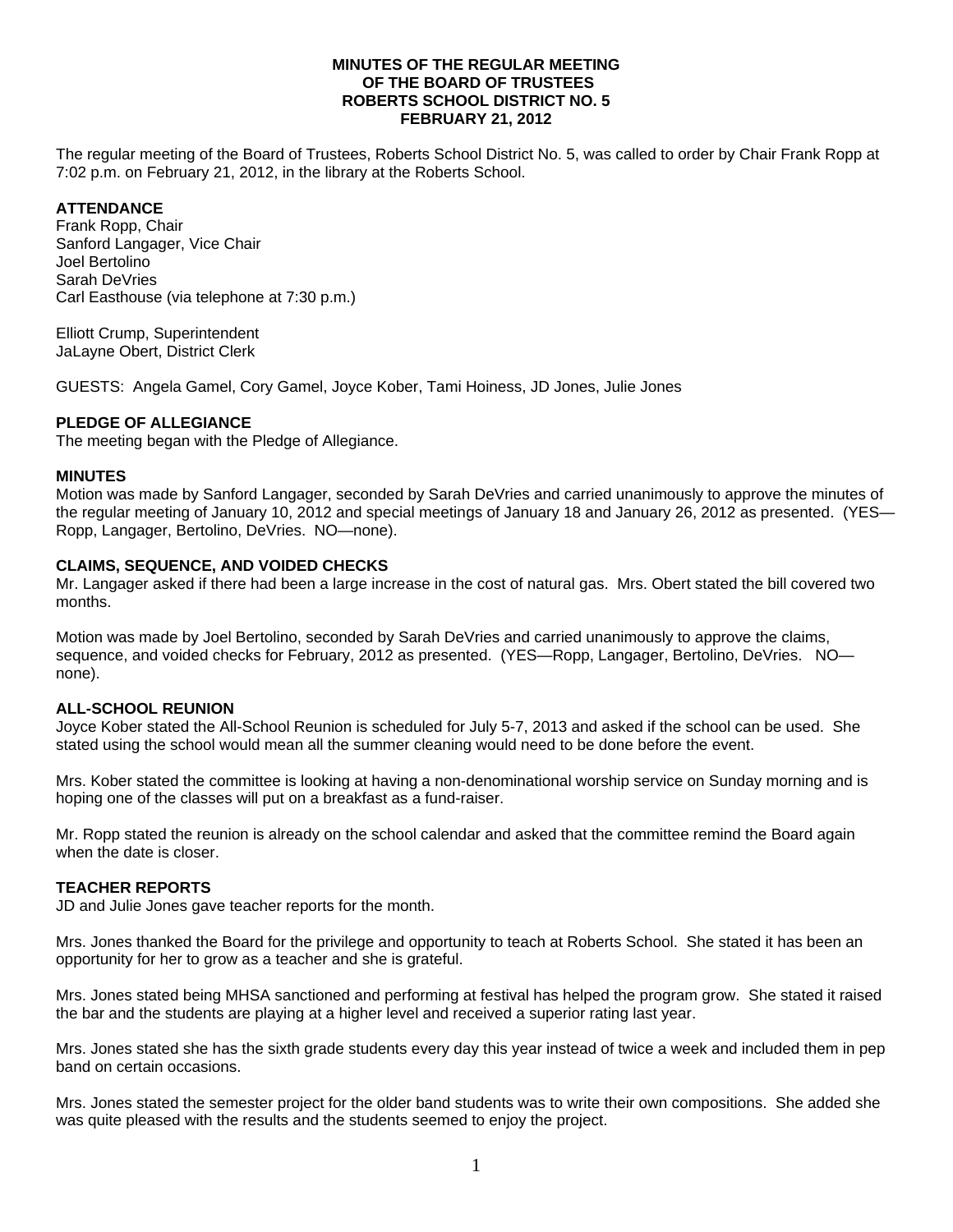Mrs. Jones stated this is her seventh year at Roberts and she has had moments this year where she feels it is all bearing fruit.

(Carl Easthouse joined the meeting at 7:30 p.m. via telephone.)

JD Jones stated he was asked last spring if he would like to teach a class in Montana Wildlife and as that is his first love, stated he would. He stated he felt like a first year teacher having to do daily lesson plans as there was no developed curriculum but he started using the Promethean Board and has had good comments from the class.

Mr. Jones stated the course is broken into four categories: Montana Mammals, Montana Fish, Montana Reptiles and Amphibians, and Montana Birds. He added the class will spend a great deal of time outside with the section on birds.

Mr. Jones stated the class has been a lot of work but he has heard good comments from the students and it really challenges them.

## **STUDENT REPORT & ATTENDANCE ISSUES**

 Mr. Ropp stated the next item to come before the Board concerns a student and the individual's right to privacy supersedes the public's right to know. He called for a closed session at 7:35 p.m.

Mr. Ropp returned the meeting to regular session at 7:45 p.m.

Mr. Crump recommended student TSN be given "No Credit" for the Small Motors class taken this fall because of excessive absences.

Mr. Langager stated he feels that is a wise decision and agrees with the recommendation.

Motion was made by Sanford Langager, seconded by Joel Bertolino and carried unanimously that student TSN be given no credit for the Small Motors class he took this fall because of excessive absences. (YES—Ropp, Langager, Bertolino, DeVries, Easthouse. NO—none).

## **APPEAL OF REQUEST FOR RESOLVE OF CONCERN**

Mr. Ropp called for a closed session at 7:46 p.m. stating the next item to come before the Board involves an individual and the privacy rights of the individual supersede the public's right to know.

The meeting was returned to regular session at 8:40 p.m. Mr. Ropp stated the Board has thirty days to respond to the appeal in writing and he will draft a response to be reviewed by the Board at the March meeting.

#### **PERSONNEL**

COACHING STAFF – Mr. Crump recommended George Nelson be hired as assistant junior high boys' basketball coach at the stipend rate of \$800.00.

Motion was made by Sarah DeVries, seconded by Joel Bertolino and carried unanimously to approve hiring George Nelson as assistant junior high boys' basketball coach at the stipend rate of \$800.00. (YES—Ropp, Langager, Bertolino, DeVries, Easthouse. NO—none).

#### **NEW BUSINESS**

AUDIT EXIT – Mr. Crump stated the background work of the audit for the 2009-10 and 2010-11 school years has been completed and there were no findings.

COOPERATIVE AGREEMENT – Mr. Crump stated a Board motion for providing special education services to eligible 3-5 year olds through the existing special education program is needed for the Yellowstone-West/Carbon County Special Services Cooperative.

Motion was made by Carl Easthouse, seconded by Sanford Langager and carried unanimously that the Roberts School District will provide special education services to its eligible 3-5year olds through its existing special education program. Requests for assistance in completing assessments, consultation, attending meetings, and/or writing IEP's for the preschooler(s) suspected as needing special education services must be made through the Cooperative office. (YES— Ropp, Langager, Bertolino, DeVries, Easthouse. NO—none).

FOOTBALL COOPERATIVE—Mr. Crump stated he received the information from the Montana High School Association about renewing the football cooperative with Fromberg.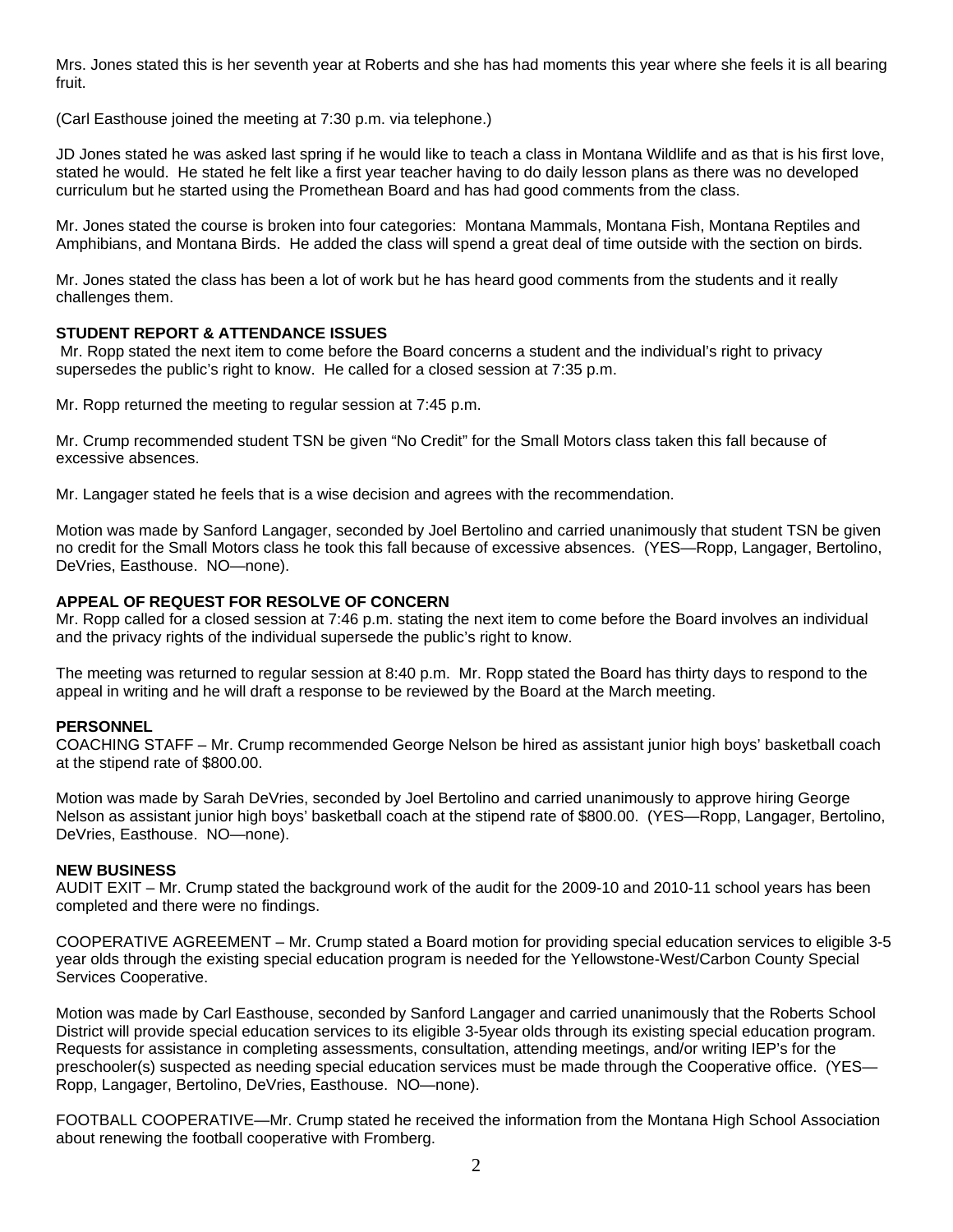Mr. Easthouse asked if we again need to meet with representatives from Fromberg to work out details.

Mr. Crump stated a meeting was held with our players and parents and they indicated they were in favor of continuing the co-op. He stated financially our district has provided the transportation and Fromberg has paid for housing and meals.

Mr. Easthouse stated with some of the uncertainty with administration in Fromberg, perhaps we should take over as host school.

Mr. Crump stated he'll have a conversation with their athletic director.

Mr. Easthouse stated if we put together a committee to discuss the co-op, he would stay on that committee.

Motion was made by Joel Bertolino, seconded by Carl Easthouse and carried unanimously to enter into another threeyear football cooperative with Fromberg High School. (YES—Ropp, Langager, Bertolino, DeVries, Easthouse. NO none).

BOARD MINUTES --- Mr. Crump stated our computer technician informed him the attorney involved with the legal situation in Fromberg recommended that unofficial Board minutes not be posted on the website. He stated he feels we should follow suit and not post minutes until they are approved.

WESTERN STATES INSURANCE – Mr. Crump stated we received a request from Western States Insurance for a threeyear commitment for the Montana Schools Property and Liability Plan. He added the three-year commitment guarantees us a renewal rate to not exceed 6% in any one year.

Motion was made by Carl Easthouse, seconded by Sanford Langager and carried unanimously to approve the three-year rate commitment with Western States Insurance. (YES—Ropp, Langager, Bertolino, DeVries, Easthouse. NO—none).

QUALITY SCHOOLS GRANT – Mr. Crump stated he is working with Mr. Bertolino on the revised timelines for the Quality Schools Grant.

#### **OLD BUSINESS**

SUPERINTENDENT EVALUATION – Mr. Crump stated his evaluation is scheduled for Tuesday, February 28, 2012, at 6:00 p.m.

MISCELLANEOUS – Mr. Langager expressed his thanks to Becky Schiffer and Sarah DeVries for their time and effort putting together the drill team. He stated it was a real plus for the school and the only half-time performance at the district tournament.

## **SUPERINTENDENT REPORT**

SUPERINTENDENT SCHEDULE – Mr. Crump stated he is serving on the committee for the special education cooperative that is working on staff negotiations.

PROGRAM UPDATE – Mr. Crump stated the ski dates are set for March 5 and March 12 and thanked the Roberts Community Foundation for their assistance with the program.

POLICY UPDATE – Mr. Crump stated the tardy procedure, as revised by the Board in January, went into effect on February 1 and he and Mrs. Langager are working on an effective monitoring system.

\_\_\_\_\_\_\_\_\_\_\_\_\_\_\_\_\_\_\_\_\_\_\_\_\_\_\_\_\_\_\_\_\_\_\_\_\_\_\_ \_\_\_\_\_\_\_\_\_\_\_\_\_\_\_\_\_\_\_\_\_\_\_\_\_\_\_\_\_\_\_\_\_\_\_\_\_\_

#### **ADJOURNMENT**

Mr. Ropp adjourned the meeting at 9:40 p.m.

Board Chair **District Clerk Board Chair District Clerk**